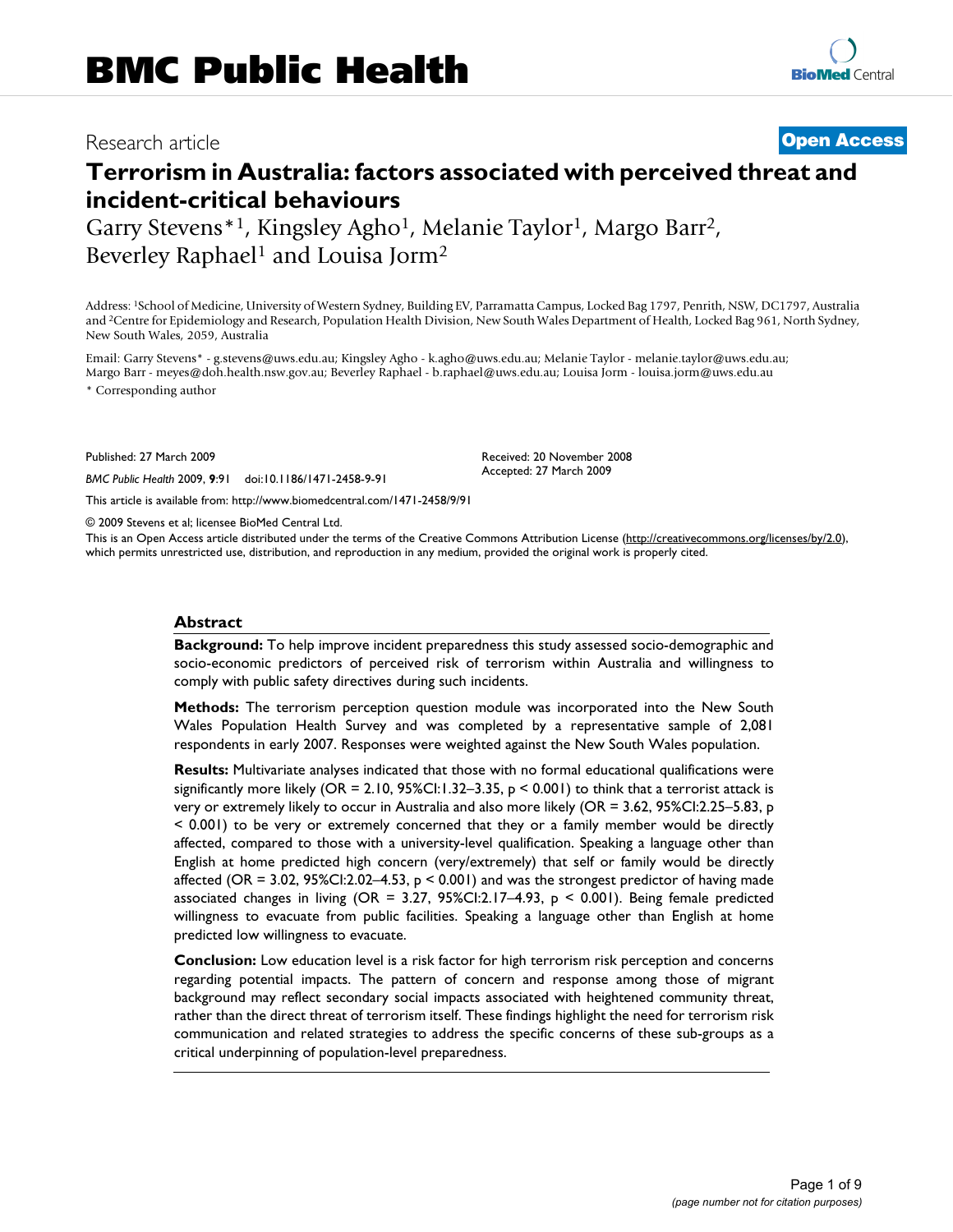### **Background**

Understanding how the public perceives the risk of a terrorist attack, and are likely to respond, are key elements of event preparation [1,2]. Identifying sub-populations at particular risk will allow health authorities to promote awareness of risk related issues and key behaviours critical to the response of these groups [3].

The September 11 attacks evoked high levels of distress within the U.S. population and showed that intense psychological impacts were not restricted to the immediately affected region [4]. Six months after the incident, two independent population surveys found that 40%–50% of U.S. adults feared for the direct safety of themselves and family members in relation to terrorist attacks [5,6]. In affected communities, perceived high risk of further attacks is linked to behaviour changes such as avoiding 'high risk' places, restricting travel or increased substance use [7-10]. At the same time, pre-event risk communication initiatives have been shown to reduce some reactive behaviour changes, even at the population level [7].

Demographic and socio-economic factors found to predict higher terrorism risk perception and distress include female gender, being a member of a visible minority ethnic or religious group, older age and having lower levels of education or income [5,7,11,12]. Some of these subgroups may be exposed to increased risk through their own reactive behaviours, such as evacuation in threat situations against official advice or increased drug and alcohol use over time [9,12].

Less is known about the factors mediating threat perception in countries without recent terrorism but which conceivably face such risks. In 2004, only 20% of Canadians felt such attacks would occur in their country; despite its common border with the U.S. and reported high levels of terrorist activity within Canada at the time of the survey [13,14]. Older respondents and those with higher education or born outside Canada were significantly more likely to view these threats as being high. Despite lower levels of concern overall, most Canadians were extremely willing to perform procedures such as evacuation, quarantine or vaccination if asked to do so by government authorities.

Australia has not experienced recent domestic terrorism but its citizens have been affected by major bombings in Bali in 2002 and 2005 and related events, such as being named as a terrorist target by groups such as Al Qaeda [15]. In this context, identification of groups at heightened risk due to the threat of terrorism will assist the development of targeted risk communication and other preparedness initiatives. The aim of this study was to assess socio-demographic and socio-economic factors associated with terrorism risk perception, behaviour change and an incident-critical response; evacuation compliance in the context of imminent threat.

# **Methods**

A background literature search was conducted to identify existing tools with items that assessed perceptions of terrorist attack, notably; likelihood, effects on self or family (perceived risk and vulnerability), terrorism-related changes in living and compliance with government safety directives. A study by Canadian researchers on perceptions and anticipated responses to terrorism was a primary reference for the current survey [13,14]. Questions on threat likelihood, effect on family, and evacuation compliance were adapted, with permission, by the current authors.

#### *Administration*

The terrorism perception module was administered as part of the NSW Population Health Survey using the NSW Health Survey program Computer Assisted Telephone Interview (CATI) system between 22 January and 31 March 2007 [16]. The target population was all residents aged 16 years and over, living in NSW and stratified by geographical region.

Trained interviewers at the Health Survey Program CATI facility contacted households using random digit dialling to conduct the interviews. At initial contact, one person from each household was selected, via a randomly generated birth order selection, for inclusion in the study. This procedure is described in detail elsewhere [17]. Up to 7 calls were made to establish initial contact with a household and 5 calls were made in order to contact a selected respondent.

A total of 2,081 state residents completed the terrorism module. The response rate was 65%. The survey questions were validated and the corresponding kappa values for the indicators ranged between 0.27 and 0.64 in the second field test. The demographic profile of the weighted survey population was comparable with the Australian population. This is reported elsewhere [17].

#### *Measurements*

The question set was established following field testing for test-retest reliability using the protocol of the New South Wales Health Survey. A detailed description of its application in the current study is presented elsewhere [16]. The field test and final modules, survey protocols and informed consent procedures were approved by the University of Western Sydney and NSW Population Health and Health Services ethics committees for approval prior to use.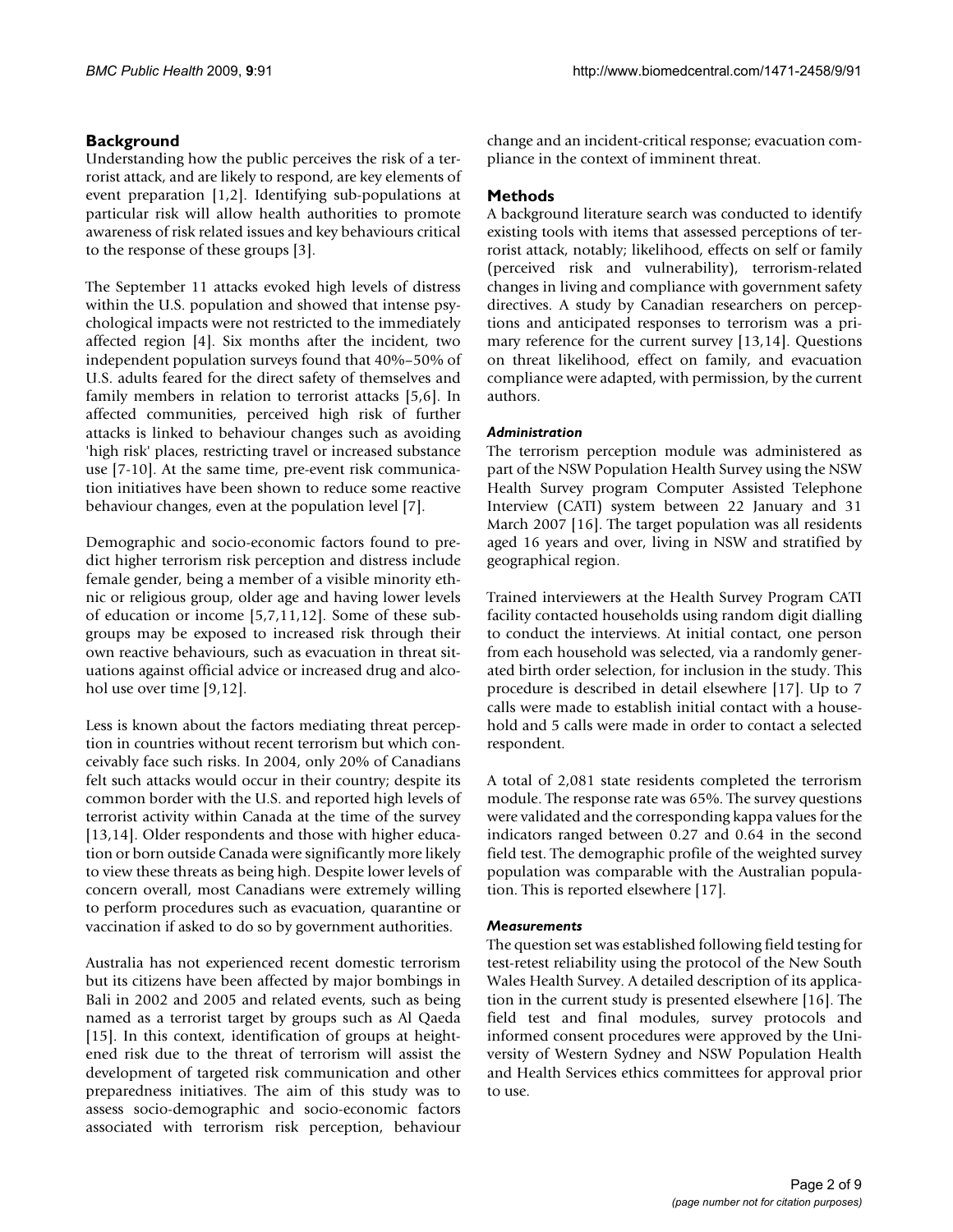The five-point Likert-scale responses to perceptions of terrorism threat and evacuation willingness were dichotomised. Responses of "don't know" or refused were excluded. The definitions of terrorist attack likely to occur, concern for self/family, changed way of living and evacuation indicators used in this study were as follows:

- Terrorist attack likely: Indicates proportion of respondents who thought it was 'very' or 'extremely' likely that a terrorist attack will occur in Australia.
- Concern for self/family: Proportion of respondents who would be 'very' or 'extremely' concerned that they or a family member would be directly affected if a terrorist attack occurred in Australia.
- Changed way of living: Proportion of respondents who had changed the way they live their lives 'a little', 'moderately', 'very' or 'extremely' because of the possibility of the terrorist attack.
- *Combined indicator* (1): Terrorist attack likely + Concern for self/family
- *Combined indicator* (2): Terrorist attack likely + Concern for self/family + Changed way of living.
- Willingness to evacuate home: Proportion of respondents 'very' or 'extremely' willing to evacuate home in the event of an emergency situation such as a terrorist attack.
- Willingness to evacuate workplace or public facility: Proportion of respondents 'very' or 'extremely' willing to evacuate their workplace or a public facility in the event of an emergency situation such as a terrorist attack.
- *Combined indicator* (3): Willingness to evacuate home + office/public facility

The demographic and socio-economic factors that were examined for their associations with threat perception and willingness to evacuate were: age, marital status; having children less than 16 years of age; residential location (urban or rural, as determined by Area Health authority); being born in Australia; speaking a language other than English at home; highest educational qualification; household income, self-rated health status and current psychological distress, as measured by the 10-item Kessler Psychological Distress Scale (K10). Scores on the K10 range from 10–50, with  $\geq$  22 considered 'high' psychological distress [18].

#### *Data analysis*

Data analysis was performed using the "SVY" commands of STATA version 9.2 (Stata Corp, College Station, TX, USA), which allowed for adjustments for sampling weights.

The key indicators of terrorist attack likely, concern, changed way of living and evacuation willingness were examined by socio-demographic and socio-economic factors (see Measurements section). Multiple logistic regression analysis using a backward stepwise model was used to examine risk factors for the eight indicators of interest i.e. five single indicators (terrorism likely, concern, changed way of living, evacuate home and evacuate workplace/public facility) and the three combined indicators noted above.

The survey data were weighted to adjust for the probability of selection and for differing non-response rates among males and females and different age groups. All variables with statistical significance of  $p \le 0.05$  were retained in the final model.

#### **Results**

Overall, 30.3% thought a terrorist attack in Australia was very or extremely likely, 42.5% were very or extremely concerned that they or their family would be directly affected by such an incident and 26.4% had changed the way they live their life due to the possibility of a terrorist attack. Figure 1 shows the percentage of respondents, by language spoken at home i.e. English or a language other than English (LOTE), who perceived a terrorist attack to be likely, had high concerns for self/family or who had changed the way they lived their lives due the perceived risk of terrorism.

The significant, adjusted Odd Ratios (OR) observed in the multivariate analysis are presented in Table 1. These results showed that Australians with no formal educational qualifications were significantly more likely (OR = 2.10, 95% Confidence Interval (CI):1.32–3.35, p < 0.001) to report that they perceived a terrorist attack was extremely or very likely to occur, compared to those with university level qualifications. Respondents who were never married were significantly less likely to perceive a terrorist attack as extremely or very likely, compared with married respondents (OR = 0.51, 95%CI:0.35–0.73, p < 0.001).

Respondents living in urban health districts were significantly more likely to be very or extremely concerned that they or their family would be directly affected in the event of a terrorist attack, compared to those from rural health districts (OR =  $0.77$ , 95%CI:0.60–0.99, p = 0.045). Those who spoke a language other than English at home were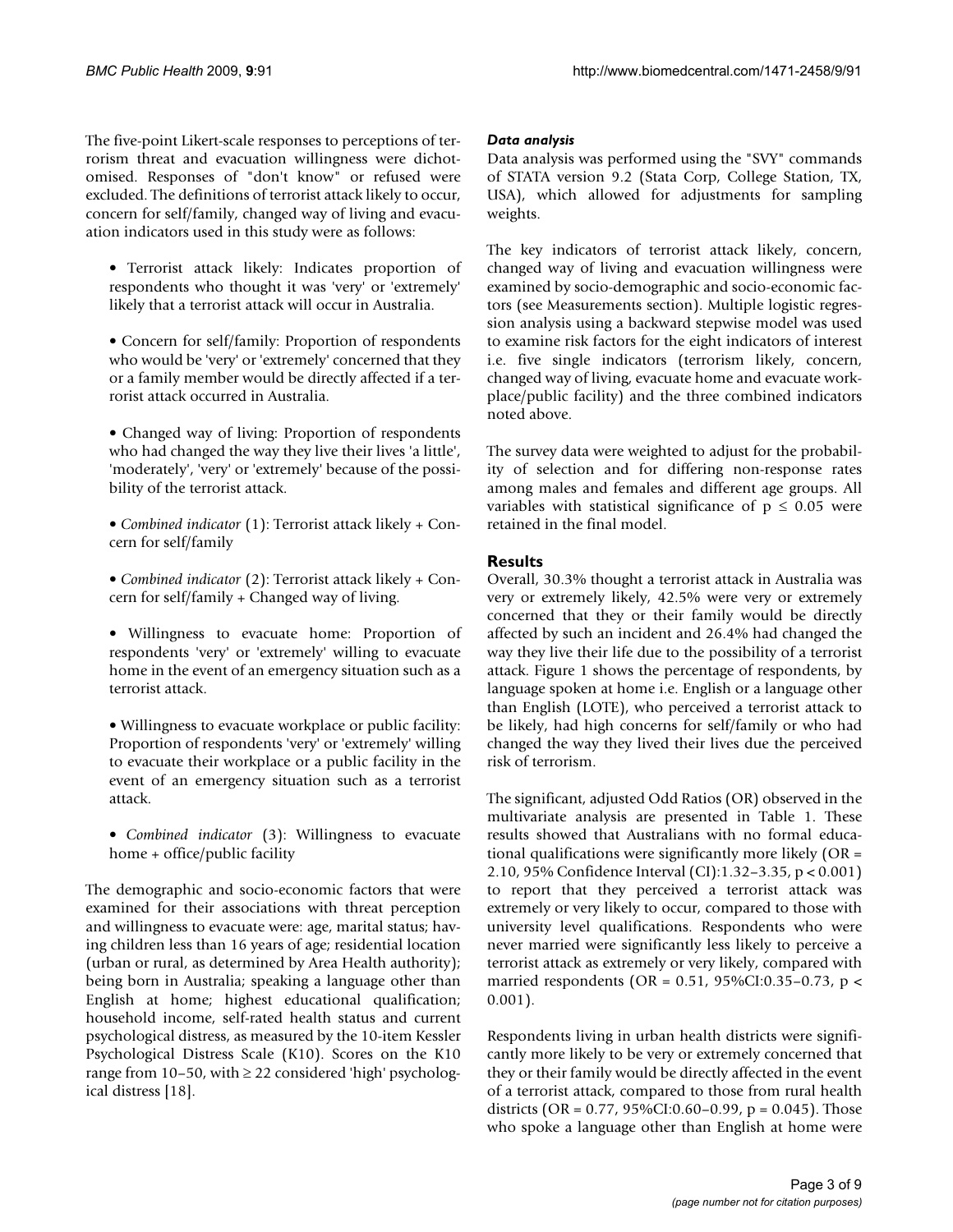

**Percentage of respondents, by language group (English or language other than English, 'LOTE'), perceiving terrorist attack likely, concerned and changed way of living**.

significantly more likely to be concerned that they or a family member would be directly affected in the event of an attack, compared to respondents who spoke only English at home (OR = 3.02, 95%CI:2.02–4.53,  $p < 0.001$ ). Respondents with no formal educational qualifications were significantly more likely (OR = 3.62, 95%CI:2.25– 5.83, p < 0.001) to be concerned that they/family members would be directly affected, than those with university level qualifications. Younger adults (25–34 years) were significantly more likely ( $OR = 2.44$ ,  $95\%CI:1.36-4.38$ , p = 0.003) to have high levels of concern for self/family in the event of an attack than the those in the youngest group surveyed (16–24 years).

Australians who spoke a language other than English at home were significantly more likely to have made changes in the way they lived due to the possibility of terrorism, compared to those who spoke English at home (OR = 3.27, 95%CI:2.17–4.93, p < 0.001). Those with no formal educational qualifications were significantly more likely  $(OR = 2.27, 95\% CI: 1.36-3.77, p = 0.002)$  to have made such changes, compared to those with university level qualifications. Older respondents were significantly less likely to have changed the way they lived due to terrorism risk, notably; those  $65-74$  years of age (OR = 0.48, 95%CI:0.23–0.99, p < 0.048) and those 75 years or older  $(OR = 0.21, 95\% CI: 0.09 - 0.48, p < 0.001)$  compared to younger respondents (16–24 years).

With regard to the combined indicators, respondents with no formal education were significantly more likely to report high terrorism likelihood and high concern that they/family members would be directly affected should such an event occur (combined indicator 1) compared to those with university level qualifications (OR = 4.52, 95%CI:2.63–7.75, p < 0.001). Two groups were significantly more likely to perceive a terrorist attack as likely, be concerned that self/family would be affected and to have also made changes in the way they lived due to this possibility (combined indicator 2); those living in urban health areas, compared to those in rural health areas (OR = 0.64, 95%CI:0.42–0.97, p = 0.038) and those with no formal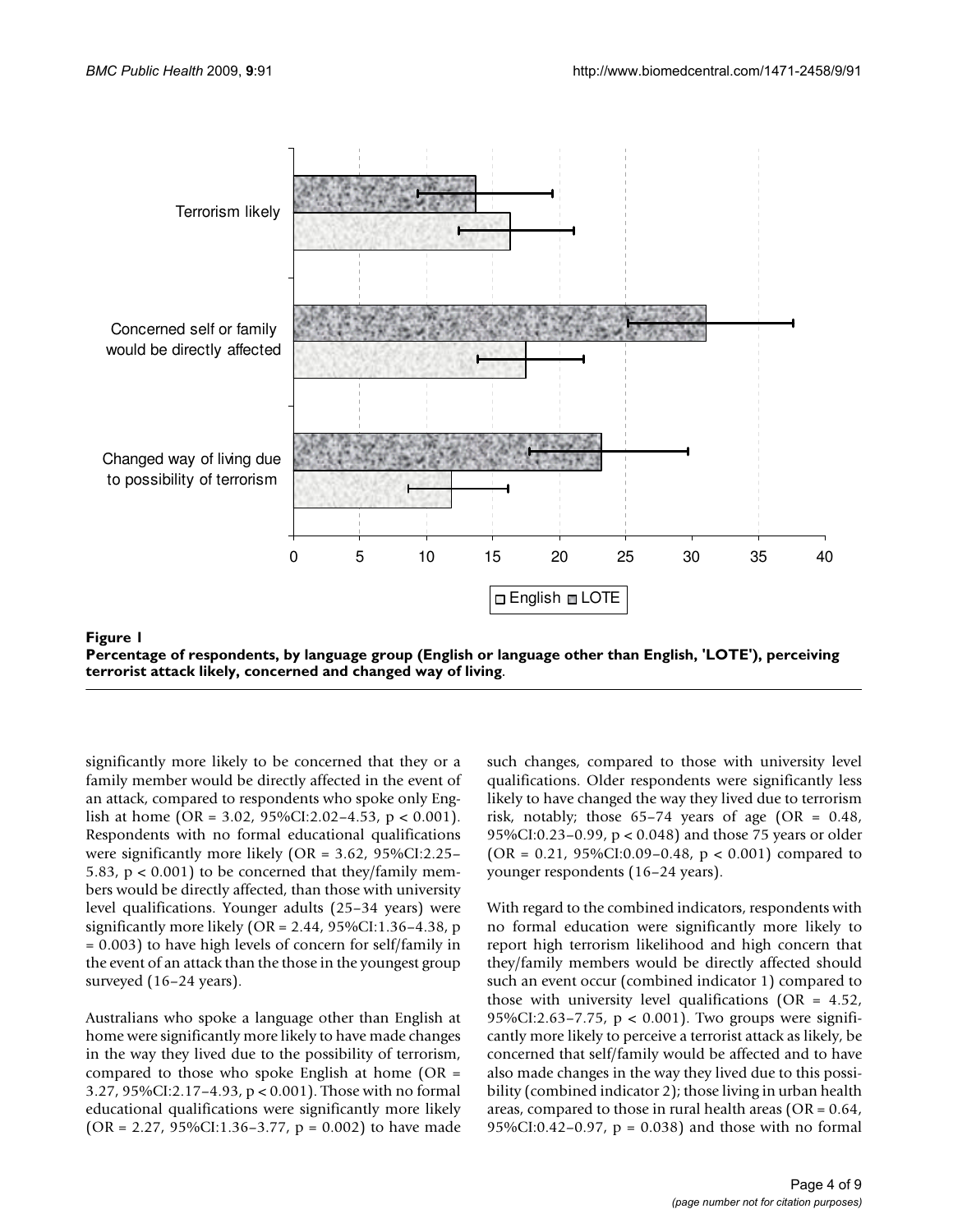| Outcome variable<br><b>Terrorist attack likely</b> | Independent variable<br><b>Highest formal qualification</b> | <b>OR</b> | 95% CI |      |
|----------------------------------------------------|-------------------------------------------------------------|-----------|--------|------|
|                                                    |                                                             |           |        |      |
|                                                    | University degree/equivalent                                | 1.00      |        |      |
|                                                    | TAFE certificate/Diploma                                    | 1.44      | 0.97   | 2.12 |
|                                                    | High school certificate                                     | 1.07      | 0.69   | 1.66 |
|                                                    | School certificate                                          | 1.59      | 1.10   | 2.31 |
|                                                    | None                                                        | 2.10      | 1.32   | 3.35 |
|                                                    | <b>Marital status</b>                                       |           |        |      |
|                                                    | Married                                                     | 1.00      |        |      |
|                                                    | Widowed                                                     |           |        |      |
|                                                    |                                                             | 0.80      | 0.55   | 1.18 |
|                                                    | separated/divorced                                          | 1.40      | 0.97   | 2.03 |
|                                                    | Never married                                               | 0.51      | 0.35   | 0.73 |
| Concerned self or family directly affected         | Location                                                    |           |        |      |
|                                                    | Urban                                                       | 1.00      |        |      |
|                                                    | Rural                                                       | 0.77      | 0.60   | 0.99 |
|                                                    | Age category                                                |           |        |      |
|                                                    | $16 - 24$                                                   | 1.00      |        |      |
|                                                    | $25 - 34$                                                   | 2.44      | 1.36   | 4.38 |
|                                                    | $35 - 44$                                                   | 1.10      | 0.63   | 1.92 |
|                                                    | $45 - 54$                                                   | 1.77      | 1.06   | 2.97 |
|                                                    | $55 - 64$                                                   | 1.69      | 1.01   | 2.81 |
|                                                    | $65 - 74$                                                   | 2.01      | 1.22   | 3.33 |
|                                                    | $75+$                                                       | 2.04      | 1.17   | 3.57 |
|                                                    | Speak language other than English                           |           |        |      |
|                                                    | No                                                          | 1.00      |        |      |
|                                                    | Yes                                                         | 3.02      | 2.02   | 4.53 |
|                                                    |                                                             |           |        |      |
|                                                    | <b>Highest formal qualification</b>                         |           |        |      |
|                                                    | University degree/equivalent                                | 1.00      |        |      |
|                                                    | TAFE certificate/Diploma                                    | 1.57      | 1.07   | 2.30 |
|                                                    | High school certificate                                     | 1.88      | 1.23   | 2.86 |
|                                                    | School certificate                                          | 2.75      | 1.90   | 3.98 |
|                                                    | None                                                        | 3.62      | 2.25   | 5.83 |
| Changed way of living                              | Age category                                                |           |        |      |
|                                                    | $16 - 24$                                                   | 1.00      |        |      |
|                                                    | $25 - 34$                                                   | 0.78      | 0.38   | 1.60 |
|                                                    | $35 - 44$                                                   | 0.80      | 0.40   | 1.59 |
|                                                    | $45 - 54$                                                   | 0.83      | 0.41   | 1.68 |
|                                                    | $55 - 64$                                                   | 0.58      | 0.29   | 1.18 |
|                                                    | $65 - 74$                                                   | 0.48      | 0.23   | 0.99 |
|                                                    | $75+$                                                       | 0.21      | 0.09   | 0.48 |
|                                                    | Speak language other than English                           |           |        |      |
|                                                    | No                                                          | 1.00      |        |      |
|                                                    | Yes                                                         | 3.27      | 2.17   | 4.93 |
|                                                    | <b>Highest formal qualification</b>                         |           |        |      |
|                                                    | University degree/equivalent                                | 1.00      |        |      |
|                                                    | TAFE certificate/Diploma                                    | 1.45      | 0.94   | 2.23 |
|                                                    | High school certificate                                     | 1.62      | 1.00   | 2.63 |
|                                                    |                                                             |           |        |      |
|                                                    | School certificate                                          | 1.77      | 1.15   | 2.71 |
|                                                    | None                                                        | 2.27      | 1.36   | 3.77 |
|                                                    | <b>Marital status</b>                                       |           |        |      |
|                                                    | Married                                                     | 1.00      |        |      |
|                                                    | Widowed                                                     | 1.47      | 0.94   | 2.29 |
|                                                    | separated/divorced                                          | 1.04      | 0.69   | 1.55 |
|                                                    | Never married                                               | 0.49      | 0.30   | 0.81 |
| Terrorism likely + concerned for self/family       | <b>Highest formal qualification</b>                         |           |        |      |
|                                                    | University degree/equivalent                                | 1.00      |        |      |
|                                                    | TAFE certificate/Diploma                                    | 1.61      | 0.96   | 2.69 |

**Table 1: Factors associated with terrorist attack likely, concern, changed way of living, willingness to evacuate and combined indicators – adjusted Odds Ratios**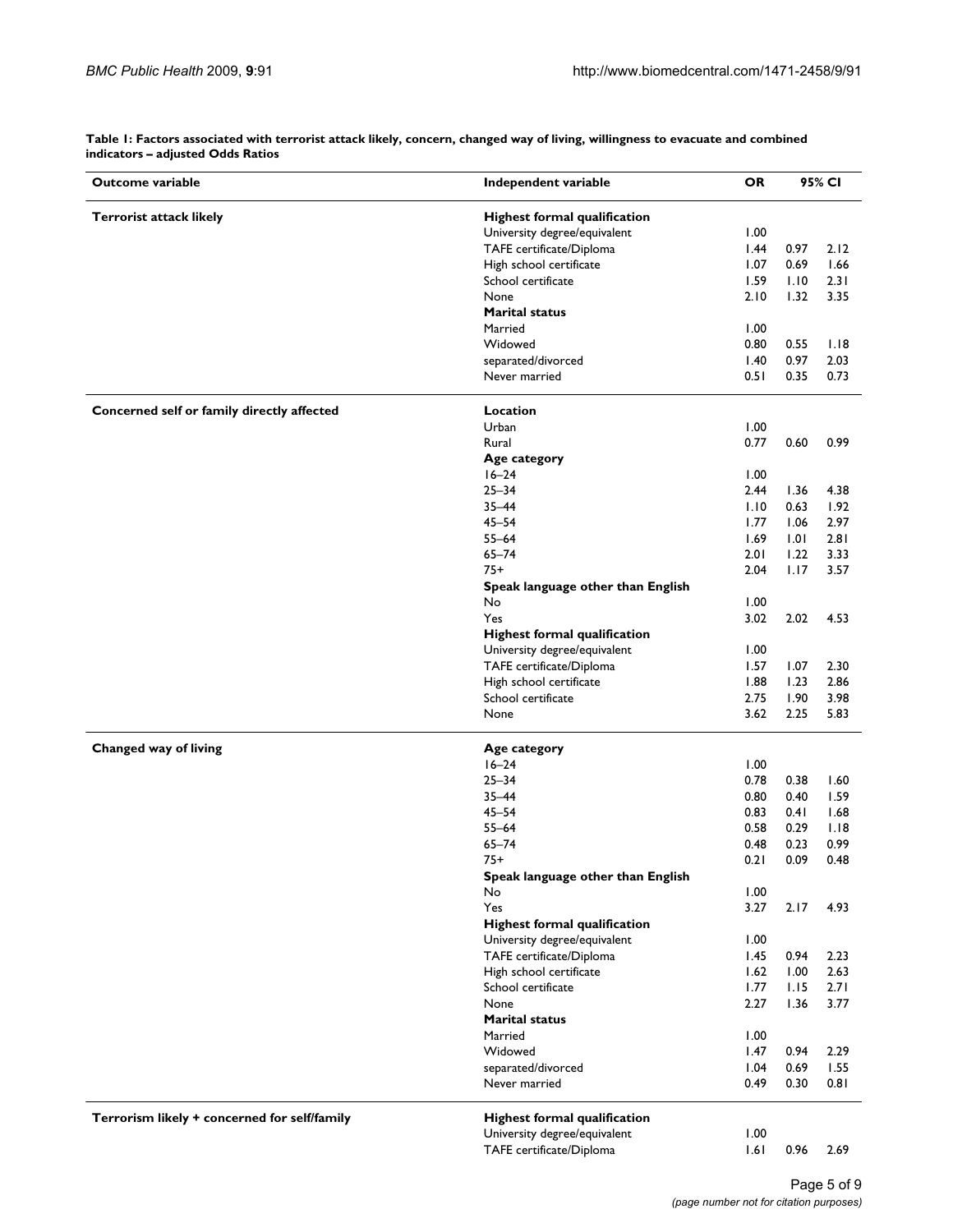| School certificate<br>2.68<br>1.68<br>4.27<br>4.52<br>2.63<br>7.75<br>None<br>Terrorism likely + concerned + changed way of living<br><b>Location</b><br>Urban<br>1.00<br>Rural<br>0.64<br>0.97<br>0.42<br><b>Highest formal qualification</b><br>University degree/equivalent<br>1.00<br>TAFE certificate/Diploma<br>1.51<br>0.69<br>3.33<br>High school certificate<br>1.32<br>0.59<br>2.95<br>School certificate<br>2.79<br>1.43<br>5.45<br>None<br>3.83<br>1.73<br>8.48<br><b>Employed</b><br>Willing to evacuate home<br><b>No</b><br>1.00<br>Yes<br>1.37<br>1.06<br>1.79<br>Gender<br>Willing to evacuate office/public facility<br>Male<br>1.00<br>1.80<br>Female<br>1.27<br>2.56<br>Speak language other than English<br>1.00<br>No<br>Yes<br>0.27<br>0.46<br>0.79<br><b>Highest formal qualification</b><br>University degree/equivalent<br>1.00<br>TAFE certificate/Diploma<br>0.74<br>0.39<br>1.42<br>High school certificate<br>0.27<br>0.53<br>1.02<br>School certificate<br>0.25<br>0.82<br>0.45<br>0.58<br>0.29<br>1.16<br>None<br>Willingness to evaluate home + office/public facility<br><b>Employed</b><br>No<br>1.00<br>Yes<br>1.51<br>1.16<br>1.95<br>Gender<br>Male<br>1.00<br>Female<br>1.46<br>1.12<br>1.90 |  | High school certificate | 1.63 | 0.95 | 2.80 |
|-------------------------------------------------------------------------------------------------------------------------------------------------------------------------------------------------------------------------------------------------------------------------------------------------------------------------------------------------------------------------------------------------------------------------------------------------------------------------------------------------------------------------------------------------------------------------------------------------------------------------------------------------------------------------------------------------------------------------------------------------------------------------------------------------------------------------------------------------------------------------------------------------------------------------------------------------------------------------------------------------------------------------------------------------------------------------------------------------------------------------------------------------------------------------------------------------------------------------------------|--|-------------------------|------|------|------|
|                                                                                                                                                                                                                                                                                                                                                                                                                                                                                                                                                                                                                                                                                                                                                                                                                                                                                                                                                                                                                                                                                                                                                                                                                                     |  |                         |      |      |      |
|                                                                                                                                                                                                                                                                                                                                                                                                                                                                                                                                                                                                                                                                                                                                                                                                                                                                                                                                                                                                                                                                                                                                                                                                                                     |  |                         |      |      |      |
|                                                                                                                                                                                                                                                                                                                                                                                                                                                                                                                                                                                                                                                                                                                                                                                                                                                                                                                                                                                                                                                                                                                                                                                                                                     |  |                         |      |      |      |
|                                                                                                                                                                                                                                                                                                                                                                                                                                                                                                                                                                                                                                                                                                                                                                                                                                                                                                                                                                                                                                                                                                                                                                                                                                     |  |                         |      |      |      |
|                                                                                                                                                                                                                                                                                                                                                                                                                                                                                                                                                                                                                                                                                                                                                                                                                                                                                                                                                                                                                                                                                                                                                                                                                                     |  |                         |      |      |      |
|                                                                                                                                                                                                                                                                                                                                                                                                                                                                                                                                                                                                                                                                                                                                                                                                                                                                                                                                                                                                                                                                                                                                                                                                                                     |  |                         |      |      |      |
|                                                                                                                                                                                                                                                                                                                                                                                                                                                                                                                                                                                                                                                                                                                                                                                                                                                                                                                                                                                                                                                                                                                                                                                                                                     |  |                         |      |      |      |
|                                                                                                                                                                                                                                                                                                                                                                                                                                                                                                                                                                                                                                                                                                                                                                                                                                                                                                                                                                                                                                                                                                                                                                                                                                     |  |                         |      |      |      |
|                                                                                                                                                                                                                                                                                                                                                                                                                                                                                                                                                                                                                                                                                                                                                                                                                                                                                                                                                                                                                                                                                                                                                                                                                                     |  |                         |      |      |      |
|                                                                                                                                                                                                                                                                                                                                                                                                                                                                                                                                                                                                                                                                                                                                                                                                                                                                                                                                                                                                                                                                                                                                                                                                                                     |  |                         |      |      |      |
|                                                                                                                                                                                                                                                                                                                                                                                                                                                                                                                                                                                                                                                                                                                                                                                                                                                                                                                                                                                                                                                                                                                                                                                                                                     |  |                         |      |      |      |
|                                                                                                                                                                                                                                                                                                                                                                                                                                                                                                                                                                                                                                                                                                                                                                                                                                                                                                                                                                                                                                                                                                                                                                                                                                     |  |                         |      |      |      |
|                                                                                                                                                                                                                                                                                                                                                                                                                                                                                                                                                                                                                                                                                                                                                                                                                                                                                                                                                                                                                                                                                                                                                                                                                                     |  |                         |      |      |      |
|                                                                                                                                                                                                                                                                                                                                                                                                                                                                                                                                                                                                                                                                                                                                                                                                                                                                                                                                                                                                                                                                                                                                                                                                                                     |  |                         |      |      |      |
|                                                                                                                                                                                                                                                                                                                                                                                                                                                                                                                                                                                                                                                                                                                                                                                                                                                                                                                                                                                                                                                                                                                                                                                                                                     |  |                         |      |      |      |
|                                                                                                                                                                                                                                                                                                                                                                                                                                                                                                                                                                                                                                                                                                                                                                                                                                                                                                                                                                                                                                                                                                                                                                                                                                     |  |                         |      |      |      |
|                                                                                                                                                                                                                                                                                                                                                                                                                                                                                                                                                                                                                                                                                                                                                                                                                                                                                                                                                                                                                                                                                                                                                                                                                                     |  |                         |      |      |      |
|                                                                                                                                                                                                                                                                                                                                                                                                                                                                                                                                                                                                                                                                                                                                                                                                                                                                                                                                                                                                                                                                                                                                                                                                                                     |  |                         |      |      |      |
|                                                                                                                                                                                                                                                                                                                                                                                                                                                                                                                                                                                                                                                                                                                                                                                                                                                                                                                                                                                                                                                                                                                                                                                                                                     |  |                         |      |      |      |
|                                                                                                                                                                                                                                                                                                                                                                                                                                                                                                                                                                                                                                                                                                                                                                                                                                                                                                                                                                                                                                                                                                                                                                                                                                     |  |                         |      |      |      |
|                                                                                                                                                                                                                                                                                                                                                                                                                                                                                                                                                                                                                                                                                                                                                                                                                                                                                                                                                                                                                                                                                                                                                                                                                                     |  |                         |      |      |      |
|                                                                                                                                                                                                                                                                                                                                                                                                                                                                                                                                                                                                                                                                                                                                                                                                                                                                                                                                                                                                                                                                                                                                                                                                                                     |  |                         |      |      |      |
|                                                                                                                                                                                                                                                                                                                                                                                                                                                                                                                                                                                                                                                                                                                                                                                                                                                                                                                                                                                                                                                                                                                                                                                                                                     |  |                         |      |      |      |
|                                                                                                                                                                                                                                                                                                                                                                                                                                                                                                                                                                                                                                                                                                                                                                                                                                                                                                                                                                                                                                                                                                                                                                                                                                     |  |                         |      |      |      |
|                                                                                                                                                                                                                                                                                                                                                                                                                                                                                                                                                                                                                                                                                                                                                                                                                                                                                                                                                                                                                                                                                                                                                                                                                                     |  |                         |      |      |      |
|                                                                                                                                                                                                                                                                                                                                                                                                                                                                                                                                                                                                                                                                                                                                                                                                                                                                                                                                                                                                                                                                                                                                                                                                                                     |  |                         |      |      |      |
|                                                                                                                                                                                                                                                                                                                                                                                                                                                                                                                                                                                                                                                                                                                                                                                                                                                                                                                                                                                                                                                                                                                                                                                                                                     |  |                         |      |      |      |
|                                                                                                                                                                                                                                                                                                                                                                                                                                                                                                                                                                                                                                                                                                                                                                                                                                                                                                                                                                                                                                                                                                                                                                                                                                     |  |                         |      |      |      |
|                                                                                                                                                                                                                                                                                                                                                                                                                                                                                                                                                                                                                                                                                                                                                                                                                                                                                                                                                                                                                                                                                                                                                                                                                                     |  |                         |      |      |      |
|                                                                                                                                                                                                                                                                                                                                                                                                                                                                                                                                                                                                                                                                                                                                                                                                                                                                                                                                                                                                                                                                                                                                                                                                                                     |  |                         |      |      |      |
|                                                                                                                                                                                                                                                                                                                                                                                                                                                                                                                                                                                                                                                                                                                                                                                                                                                                                                                                                                                                                                                                                                                                                                                                                                     |  |                         |      |      |      |
|                                                                                                                                                                                                                                                                                                                                                                                                                                                                                                                                                                                                                                                                                                                                                                                                                                                                                                                                                                                                                                                                                                                                                                                                                                     |  |                         |      |      |      |

**Table 1: Factors associated with terrorist attack likely, concern, changed way of living, willingness to evacuate and combined indicators – adjusted Odds Ratios** *(Continued)*

Note: Independent variables adjusted for are; age, marital status; have children less than 16 years; location (urban/rural); born in Australia; employment, speak a language other than English at home (LOTE); highest educational qualification; household income, self-rated health status and psychological distress, measured using the K10.

educational qualifications, compared to those with university level qualifications (OR = 3.83, 95%CI:1.73–8.48,  $p = 0.001$ .

The multivariate analysis also revealed that employed people were significantly more likely (OR = 1.37, 95%CI:1.06–1.79,  $p = 0.018$ ) to report being extremely or very willing to evacuate their home during a terrorismrelated emergency than unemployed respondents. Females were significantly more likely to report high willingness to evacuate offices or public places ( $OR = 1.80$ , 95%CI:1.27–2.56,  $p = 0.001$ , while two groups were less likely to do so; LOTE respondents (OR = 0.46, 95%CI:0.27–0.79,  $p = 0.005$  and those with a middle high school level qualification (school certificate) compared to those with university level qualifications (OR =

0.45, 95%CI:0.25–0.82, p = 0.009). Willingness to evacuate homes and offices/public places (combined indicator 3) was predicted by female gender (OR = 1.46, 95%CI:1.12–1.90, p = 0.018) and being currently employed (OR = 1.51, 95%CI:1.16-1.95, p = 0.018).

#### **Discussion**

Although there have been no recent acts of terrorism within Australia, the current analysis highlights notable differences between demographic and socio-economic sub-groups regarding perceived terrorism likelihood, vulnerability and reactive changes in living. Significantly associated risk factors in relation to these variables were cultural/linguistic minority group status (i.e. speaking a language other than English at home), having no formal educational qualifications, being middle aged (45–54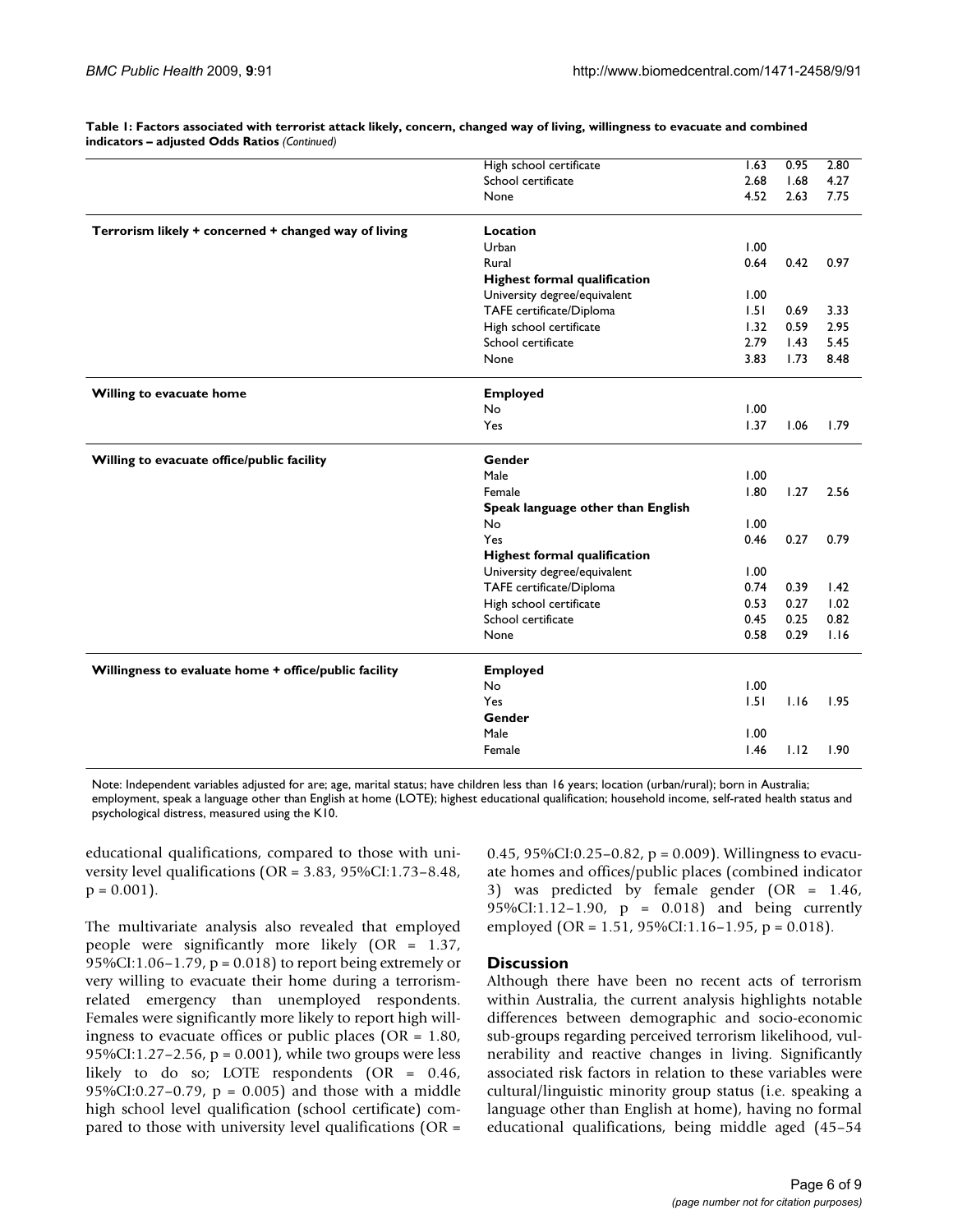years) or an urban resident. Younger age (16–24 years) predicted significantly lower levels of concern and perceived likelihood.

Females and employed respondents expressed the greatest willingness to follow evacuation directives, while having lower level educational qualifications (i.e. middle high school) or speaking a language other than English at home were risk factors for low willingness to evacuate.

The current results indicate that low education level is a risk factor for high terrorism risk perception and concerns regarding potential impacts. This result contrasts with those of a recent Canadian population study where those with college level education perceived the greatest threat of terrorism [14]. This result may be a function of the time difference between surveys (2004 and 2007) or the different geo-political forces in these countries. However, low levels of formal education may also limit critical appraisal of conveyed terrorism risks, including event probability and the socio-political factors influencing threat construal [19]. Alternatively, these individuals may perceive that they have less resources available (material and social) in emergency situations and therefore have more invested in maintaining concern and vigilance; in order to be prepared [12]. The finding that those with no formal educational qualifications had a high odds ratio for the combined indicator attack likely/concern for self and family (OR = 4.52) may be seen to offer particular support for this latter view.

High levels of concern were also noted among respondents who spoke a language other than English at home, although a different pattern of responses emerged. This group did not perceive an attack to be more likely but did report high levels of concerns that they or family members would be directly affected by such attacks and had changed the way they lived as a result of this possibility. These respondents are more likely to represent minority linguistic/cultural groups and may possibly have experienced more recent migration. It is difficult to generalise, but higher apparent safety concerns may reflect different cultural mores about family protection among these respondents. In some cases, migration experiences or awareness of violence or terrorism in their countries of origin may also inform safety concerns and practices.

Common social reactions to threats, such as potential terrorism, may provide an alternative explanation. Threatening contexts are known to bias perceptual processes towards unfamiliar or potentially dangerous stimuli [20]. Increases in ethnocentrism and xenophobia have been observed at such times [21]. One survey shortly after the 2005 London bombing showed that the factor with the highest odds ratio for "substantial distress" (OR =  $4.0$ )

was related to being Muslim [7]. Similarly, the current results may reflect minority group concerns about marginalisation associated with the emerging threat of terrorism. A corollary of this is that the recent practice within Australia of issuing public terror alerts and population-level information campaigns may actually increase the vulnerability of some sub-groups [22,23].

While LOTE respondents experienced significantly higher concern and changes in living, similar results were not observed in respondents born overseas more generally. It is likely that broad differences exist in the linguistic (and related cultural) practices of these sub-groups. Approximately 32% of Australian nationals who are born overseas migrate from English speaking countries (principally the United Kingdom, New Zealand and Canada), while 73% of those from Non English speaking nations report high levels of proficiency in English [24]. Such factors may support greater assimilation of this group with the mainstream, nominally Anglo, culture of Australia. Conversely, language practices of LOTE respondents may serve to emphasise cultural differences which, at times of increased community apprehension, may also heighten concerns regarding cultural tolerance and discriminatory practices.

Most risk assessments identify major cities as the most likely targets of potential terrorist attack. In the current study this appears to have been reflected in heightened concerns of urban residents that they or family members would be directly affected should attacks take place. This is consistent with U.S. studies which showed that respondents perceived lower personal risk regarding terrorism the further they lived from major urban centres [5]. On this basis, it has been proposed that terrorism risk communication strategies be developed with distinct goals and messages for urban as opposed to rural residents [2].

It is noteworthy that high psychological distress did not emerge as a risk factor in the current multivariate analysis. 'Substantial distress' following terrorism has been linked with specific concerns and protective behaviours. It has been suggested that perceived coping abilities may be a key mediating factor [5]. In regions without recent terrorism less is known about the relationship between psychological distress and terrorism concerns; although a recent Australian study showed that a related domain, low personal well being, predicted high conviction that terrorism would occur [22]. The current findings may indicate that perceived terrorism threat was not sufficiently salient to be a focal concern for these individuals during the study period. However, this could also alter with changes in threat status.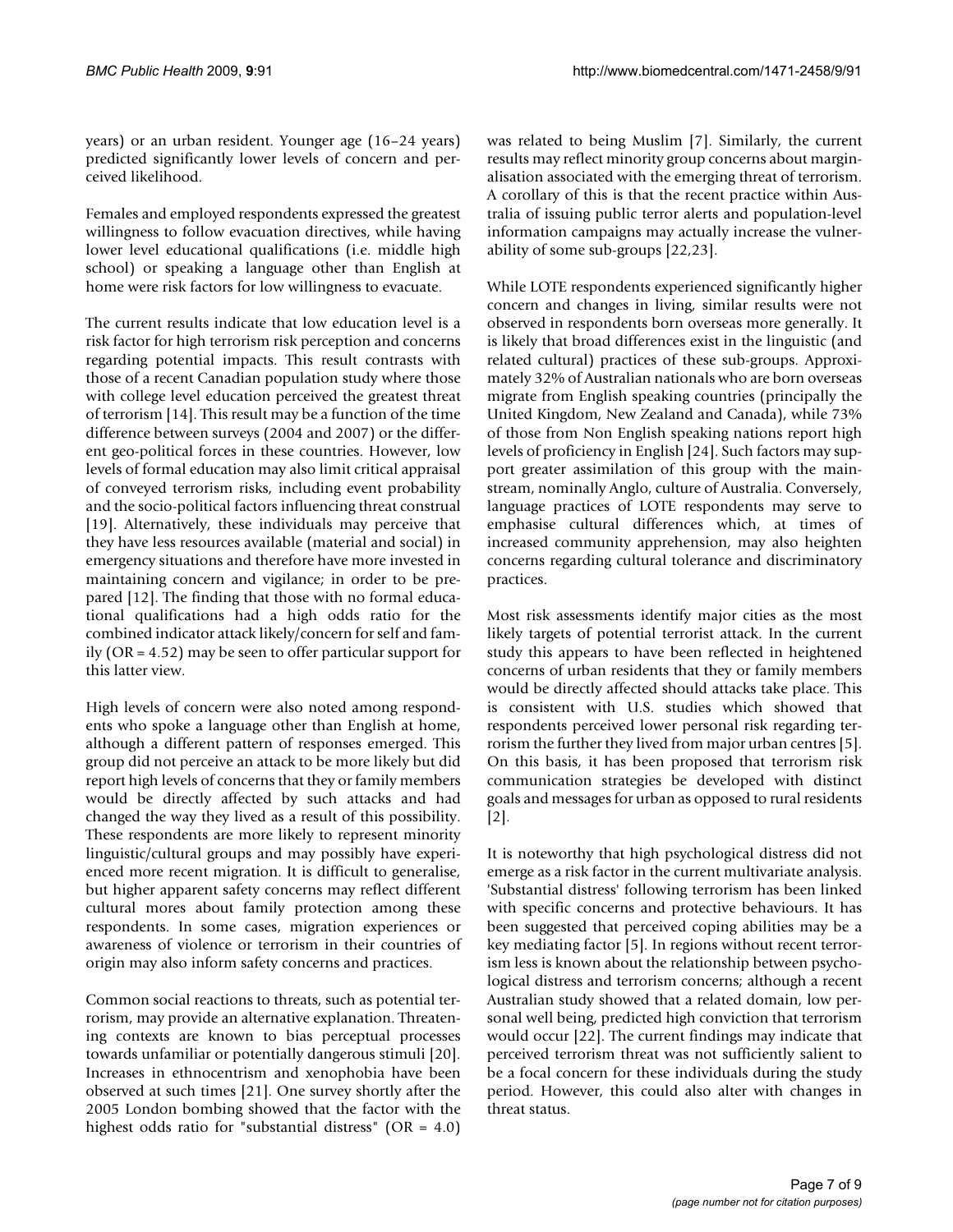The finding that females are more willing to comply with evacuation has been observed elsewhere [25] and indicates that specifically engaging women as part of the risk communication and response may support high value outcomes. Having lower levels of education (middle school certificate) and speaking a language other than English at home were risk factors for lower willingness to evacuate public places or offices during terrorism emergencies. The latter finding seems inconsistent with the high levels of concern and changes in living reported by this group (albeit without perceived higher likelihood of terrorism). This reluctance to evacuate may reflect lower confidence regarding communication (i.e. receiving and recognising warnings) and an associated lower perceived ability to respond (self-efficacy) [25]. Other evidence indicates that the experiences of some ethnic minorities may contribute to their being less trusting of official disaster warnings and the bodies issuing these [26]. These findings warrant further study and highlight the need to ensure that potentially vulnerable groups are proactively accommodated in disaster planning and education.

A study of this type has several limitations. The response rate of 65% had the potential to introduce a response bias in relation to the current results. As noted, this was addressed by introducing weightings to adjust for probability of selection and for differing non-response rates among males and females and different age groups.

The question "Have you changed the way you live your life because of the possibility of a terrorist attack?" was intentionally broad, since current evidence indicates that preparatory changes for terrorism, in the absence of specific incidents, are limited and general in focus [15]. Adopting the full response set (a little, moderately, very and extremely) is likely to increase the sensitivity of this question to changes associated with public health messages or varied threat status over time. It is possible that more specific behaviours are being endorsed at the upper end of the range, with more subtle or even 'felt' changes being identified by a larger group at the lower end of the range.

### **Conclusion**

The current results indicate that low education level is a risk factor for high terrorism risk perception and concerns regarding potential impacts. High levels of concern amongst those of migrant background, in the absence of high perceived terrorism likelihood, may reflect concerns regarding perceived marginalisation in the context of increased community threat; not the direct threat of terrorism itself. Public information campaigns regarding terrorism need to be framed so as to minimise the risk of exacerbating this social dynamic. Moreover, the identification of key risk groups through this study may support

the development of group-specific risk communication strategies regarding terrorism threat and targeted messages to address their needs.

# **Competing interests**

The authors declare that they have no competing interests.

#### **Authors' contributions**

BR and GS conceived the idea and designed the study. KA and GS carried out the statistical analysis. GS and KA wrote the manuscript. All authors made contributions to the interpretation of results and revised the manuscript for important intellectual content. All authors read and approved the final version of the manuscript.

#### **Acknowledgements**

This study was funded by Emergency Management Australia. This analysis is a part of the first author's thesis for a doctoral dissertation with the College of Health and Science at the University of Western Sydney. We would like to acknowledge the assistance of staff at the Centre for Epidemiology and Research, NSW Department of Health, for their help with data collection.

#### **References**

- 1. Marshall RD, Bryant RA, Amsel L, Suh EJ, Cook JM, Neria Y: **[The psy](http://www.ncbi.nlm.nih.gov/entrez/query.fcgi?cmd=Retrieve&db=PubMed&dopt=Abstract&list_uids=17516775)[chology of ongoing threat: relative risk appraisal the Sep](http://www.ncbi.nlm.nih.gov/entrez/query.fcgi?cmd=Retrieve&db=PubMed&dopt=Abstract&list_uids=17516775)[tember 11 attacks and terrorism-related fears.](http://www.ncbi.nlm.nih.gov/entrez/query.fcgi?cmd=Retrieve&db=PubMed&dopt=Abstract&list_uids=17516775)** *Am Psychol* 2007, **62(4):**304-316.
- 2. Lemyre L, Lee JEC, Turner MC, Krewski D: **Terrorism preparedness in Canada: a public survey on perceived institutional and individual response to terrorism.** *Int J Emergency Management* 2007, **4(2):**296-315.
- 3. Fischhoff B, Gonzales R, Small D, Lerner J: **[Evaluating the success](http://www.ncbi.nlm.nih.gov/entrez/query.fcgi?cmd=Retrieve&db=PubMed&dopt=Abstract&list_uids=15040205) [of terror risk communications.](http://www.ncbi.nlm.nih.gov/entrez/query.fcgi?cmd=Retrieve&db=PubMed&dopt=Abstract&list_uids=15040205)** *Biosecur Bioterror* 2003, **1:**255-258.
- 4. Schlenger WE, Caddell JM, Ebert L, Jordan BK, Rourke KM, Wilson D, Thalji L, Dennis JM, Fairbank JA, Kulka RA: **[Psychological reac](http://www.ncbi.nlm.nih.gov/entrez/query.fcgi?cmd=Retrieve&db=PubMed&dopt=Abstract&list_uids=12150669)[tions to terrorist attacks: findings from the National Study of](http://www.ncbi.nlm.nih.gov/entrez/query.fcgi?cmd=Retrieve&db=PubMed&dopt=Abstract&list_uids=12150669)** [Americans' Reactions to September 11.](http://www.ncbi.nlm.nih.gov/entrez/query.fcgi?cmd=Retrieve&db=PubMed&dopt=Abstract&list_uids=12150669) **288:**581-588.
- 5. Silver RC, Holman EA, McIntosh DN, Poulin M, Gil-Rivas V: **[Nation](http://www.ncbi.nlm.nih.gov/entrez/query.fcgi?cmd=Retrieve&db=PubMed&dopt=Abstract&list_uids=12215130)[wide longitudinal study of psychological responses to Sep](http://www.ncbi.nlm.nih.gov/entrez/query.fcgi?cmd=Retrieve&db=PubMed&dopt=Abstract&list_uids=12215130)[tember 11.](http://www.ncbi.nlm.nih.gov/entrez/query.fcgi?cmd=Retrieve&db=PubMed&dopt=Abstract&list_uids=12215130)** *JAMA* 2002, **288:**1235-1244.
- 6. Torabi MR, Seo DC: **[National study of behavioural and life](http://www.ncbi.nlm.nih.gov/entrez/query.fcgi?cmd=Retrieve&db=PubMed&dopt=Abstract&list_uids=15090120)** [changes since September 11.](http://www.ncbi.nlm.nih.gov/entrez/query.fcgi?cmd=Retrieve&db=PubMed&dopt=Abstract&list_uids=15090120) **31(2):**179-192.
- 7. Rubin GJ, Brewin CR, Greenberg N, Simpson J, Wessely S: **[Psycho](http://www.ncbi.nlm.nih.gov/entrez/query.fcgi?cmd=Retrieve&db=PubMed&dopt=Abstract&list_uids=16126821)logical and behavioural reactions to the bombings in London [on 7 July 2005: cross sectional survey of a representative](http://www.ncbi.nlm.nih.gov/entrez/query.fcgi?cmd=Retrieve&db=PubMed&dopt=Abstract&list_uids=16126821) [sample of Londoners.](http://www.ncbi.nlm.nih.gov/entrez/query.fcgi?cmd=Retrieve&db=PubMed&dopt=Abstract&list_uids=16126821)** *BMJ* 2005, **331:**606-612.
- 8. Gigerenzer G: **[Out of the frying pan into the fire: Behavioral](http://www.ncbi.nlm.nih.gov/entrez/query.fcgi?cmd=Retrieve&db=PubMed&dopt=Abstract&list_uids=16573625) [reactions to terrorist attacks.](http://www.ncbi.nlm.nih.gov/entrez/query.fcgi?cmd=Retrieve&db=PubMed&dopt=Abstract&list_uids=16573625)** *Risk Anal* 2006, **26(2):**347-351.
- 9. Rubin GJ, Brewin CR, Greenberg N, Hughes JH, Simpson J, Wessely S: **[Enduring consequences of terrorism: 7-month follow-up](http://www.ncbi.nlm.nih.gov/entrez/query.fcgi?cmd=Retrieve&db=PubMed&dopt=Abstract&list_uids=17401043) [survey of reactions to the bombings in London on 7 July](http://www.ncbi.nlm.nih.gov/entrez/query.fcgi?cmd=Retrieve&db=PubMed&dopt=Abstract&list_uids=17401043) [2005.](http://www.ncbi.nlm.nih.gov/entrez/query.fcgi?cmd=Retrieve&db=PubMed&dopt=Abstract&list_uids=17401043)** *Br J Psychiatry* 2007, **190:**350-356.
- 10. Vlahov D, Galea S, Resnick H, Ahern J, Boscarino JA, Bucuvalas M, Gold J, Kilpatrick D: **[Increased use of cigarettes, alcohol, and](http://www.ncbi.nlm.nih.gov/entrez/query.fcgi?cmd=Retrieve&db=PubMed&dopt=Abstract&list_uids=12034577) [marijuana among Manhattan, New York, residents after the](http://www.ncbi.nlm.nih.gov/entrez/query.fcgi?cmd=Retrieve&db=PubMed&dopt=Abstract&list_uids=12034577) [September 11th terrorist attacks.](http://www.ncbi.nlm.nih.gov/entrez/query.fcgi?cmd=Retrieve&db=PubMed&dopt=Abstract&list_uids=12034577)** *Am J Epidemiol* 2002, **155(11):**988-996.
- 11. Boscarino JA, Figley CR, Adams RE: **[Fear of terrorism in New](http://www.ncbi.nlm.nih.gov/entrez/query.fcgi?cmd=Retrieve&db=PubMed&dopt=Abstract&list_uids=14730761) [York after the September 11 terrorist attacks: implications](http://www.ncbi.nlm.nih.gov/entrez/query.fcgi?cmd=Retrieve&db=PubMed&dopt=Abstract&list_uids=14730761) [for emergency mental health and preparedness.](http://www.ncbi.nlm.nih.gov/entrez/query.fcgi?cmd=Retrieve&db=PubMed&dopt=Abstract&list_uids=14730761)** *Int J Emerg Ment Health* 2003, **5(4):**199-209.
- 12. Boscarino JA, Adams RE, Figley CR, Galea S, Foa EB: **[Fear of terror](http://www.ncbi.nlm.nih.gov/entrez/query.fcgi?cmd=Retrieve&db=PubMed&dopt=Abstract&list_uids=17041297)[ism and preparedness in New York City 2 years after the](http://www.ncbi.nlm.nih.gov/entrez/query.fcgi?cmd=Retrieve&db=PubMed&dopt=Abstract&list_uids=17041297) [attacks: implications for disaster planning and research.](http://www.ncbi.nlm.nih.gov/entrez/query.fcgi?cmd=Retrieve&db=PubMed&dopt=Abstract&list_uids=17041297)** *J Public Health Manag Pract* 2006, **12(6):**505-513.